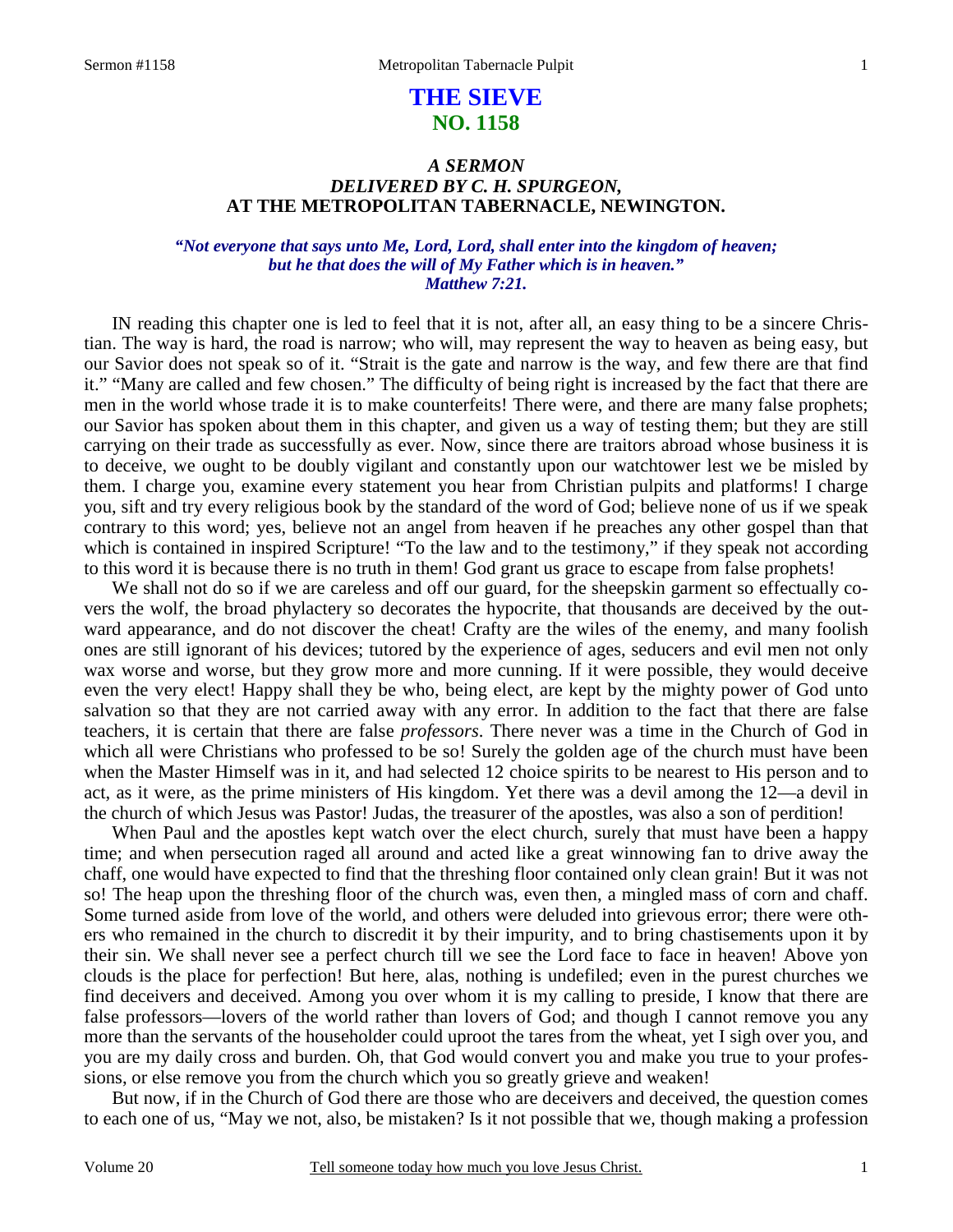of religion, may, after all, be insincere or deluded in that profession, and fail to be what we think we are?" Therefore let us put ourselves at this time into the attitude of self-examination—and whatever is spoken let it come home to us *personally*. May we try ourselves whether we are right or not, not flinching from any pointed truth of God, but anxiously desiring to be tried and tested before the Lord Himself. I would bring the text before you by noticing, first, that it contains *a very commendable expression*, "Lord, Lord." But, secondly, *it was used by gross hypocrites.* And then, thirdly, we shall show *wherein these hypocrites failed—*what it was that they lacked which rendered it impossible that they should enter into the kingdom of God.

**I.** First, then, the text contains A VERY COMMENDABLE SPEECH. We may be sure the speech was a good one, or the hypocrites would not have used it as a cloak for their hypocrisy! Men do not use dubious expressions when they want to appear exceedingly devout; they take care, however bad their deeds may be, to make their words, at any rate, sound well. Therefore the persons spoken of in the text said to Jesus, "Lord, Lord." It is a fitting mode of speech for each one of us to use. And first, dear friends, we ought to say to Jesus, "Lord, Lord," in reference to His divinity! How can we be saved if we do not? Jesus Christ of Nazareth is to us Lord and God! We do not hesitate to use the language of Thomas when he put his finger into the print of the nails and said to Him, "My Lord and my God." Let others say of Him what they will; let them make Him to be a mere man, or a prophet, or a delegated God—such talk is nothing to the point with us! We believe Him to be very God of very God, and we worship Him this day as He is enthroned in the highest heavens, believing Him to be worthy of the adoration which is due to God alone!

I do not wonder that those who believe our Lord Jesus Christ to be a mere man say severe things of us; nor must they wonder if we deliver very strong utterances with regard to them! If we are wrong, we are idolaters, for we worship a person who is only a man; if we are right, much of their teaching is blasphemous, for they deny the Deity of the Christ of God! There is a great gulf between us, and it is only common honesty to admit it; to conceal the fact in order to be thought liberal would be a mean artifice unworthy of an honest man! The question in debate is a vital one, and there can be no halting place between one view or the other. Compromise must always be impossible where the truth of God is essential and fundamental. There are some points in which we may agree to differ, but these are points in which there can be no mutual concessions or toning down of statement; Christ Jesus is either God, or He is not! And if He *is* God, as we believe He is, then those who reject His Deity cannot be true believers in Him; and therefore they must miss the benefits which He promises to those who receive Him! I cannot conceive any man to be right in religion if he is not right in reference to the person of the Redeemer! "You cannot be right in the rest unless you think rightly of Him." If you will not have Him to be your God, neither will He save you! Let His abundant miracles, His divine teaching, His unique character, and His Resurrection convince you that "the word was God," and is in all respects equally divine with the Father and the Spirit!

The expression before us is commendable under another aspect—one in which, very likely, it was used by these hypocrites. We use it towards Christ to denote that we acknowledge Him to be our Master—He is, "Lord, Lord," to us. In the true church of Christ there are no lords but this *one* Lord. "One is your Master, even Christ, and all you are brethren." "Lord Bishop" is an expression suitable for Babylon or Rome—but not for the New Jerusalem. I challenge the whole world to find any apostolic title of the kind, or anything approaching to it in the days of the apostles! It is as contrary to Christianity as hell is contrary to heaven! As servants of one common Master, we stand upon equality. Did He not say, "The rulers of the Gentiles exercise lordship over then, but it shall not be so among you"? *Christ* is Lord to us, but no one else in the Church of God! The church takes care, when she is in a right state, that there shall never be any legislator for her except Christ; He is her lawmaker—not Parliaments or kings! Jesus walks in the midst of the churches, among His golden candlesticks, to observe and prescribe her order; He tolerates no other lawgiver or ruler in spiritual things. We know no Rabbi but Christ! Doctrine comes from His lips and from His word, but from no councils, and no teachers or divines.

As to the rules of the church, if they are not the rules of Jesus, given by the authority of His Spirit, they are not rules for us. As for human traditions, prescriptions and ordinances in reference to religion, tear them to pieces, and toss them to the winds! Christ is Lord, and every Christian's heart echoes to the

2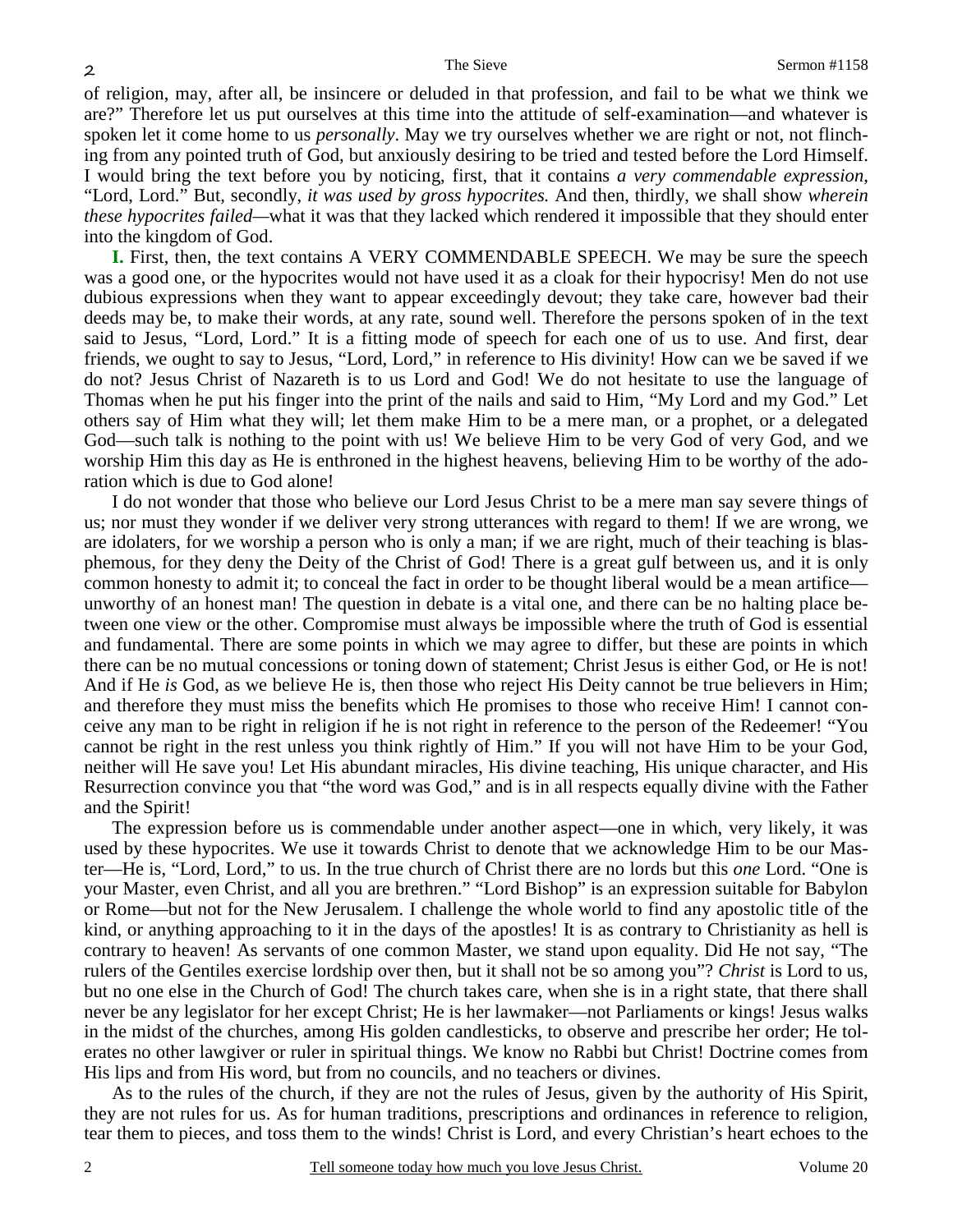3

words when I say, in the name of His people, "Jesus, son of Mary, Son of God, You are to us Lord, Lord. Your mother's sons bow down before You and do You homage! The sun and moon and 11 stars of Israel's household bow before You; You who were separate from your brethren for your brethren's sake." Onto Jesus, who was once nailed to the tree, be honor throughout all ages! He is Lord, Lord, in that sense. And, beloved, as he is thus beyond all controversy Lord divinely, and Lord as legislator, it is right that this should be spoken. It was a brave thing for the covenanters of Scotland to be ready to die for the headship of Christ in His church, and I trust there are thousands still alive who would as gladly relinquish life, itself, to preserve the crown right of our exalted Lord! It would be well worth any man's while to lay down his life to defend the Deity of Christ, which doctrine cannot be taken away without removing the very foundations of the faith! And if the foundations are moved, what can the righteous do? Bear your testimony, then, you followers of the Lamb, and be not afraid to acknowledge His name! Though hypocrites have said it, you need not blush to say it—for it is most true that Jesus is both Lord and God. Say "Lord, Lord" with unfaltering tongue! Say it daily by your actions. Have respect unto your Master, and let others see that you respect Him. Do these good actions because Christ bids you; refuse to do that evil thing because Christ forbids you; move in that line because He leads the way; refuse that other line because you do not see His footprints there! Let all men see that you practically say, "Lord, Lord," whenever you think of Jesus! This is the very spirit of Christianity—to do what Christ bids us and to honor Him in heart and lips, and life forevermore!

**II.** And now, secondly, THERE WERE HYPOCRITES WHO USED THIS EXCELLENT MODE OF SPEECH. What sort of people were they who said, "Lord, Lord," and yet the Master says of them, that not all of them shall enter into the kingdom of heaven? Well, I think He refers to a considerable number of people, and I will search for them. I wonder whether I shall find any in this congregation? Help me, my brothers and sisters, by your own self-examination to discover these people. There can be no doubt our Lord referred, in the first place, to a certain class of superficial externalists, who said, "Lord, Lord," and there their religion ended. Such persons still exist all around—they are superficial in nature and in general character; they say good things, but they never feel what they say; their pious expressions come from as low as the throat, but never from the chambers of the heart. They are of the stony ground order and have no depth of earth; the hard, barren rock is barely concealed by a sprinkling of soil; they may accurately be styled externalists, for they have the notion that when they have attended to the *outside* of godliness, the whole matter is fully discharged.

For instance, if they sing with their voices, they conclude that they have praised God, and that when the hymn is uttered to melodious notes, worship has been presented to God, even though the heart has never praised Him at all! When they bow the head and close their eyes in public prayer, they consider they are doing something very right and proper; though they are very likely thinking of their farm, their garden, their children, or their home; casting up their accounts and wondering how they will find trade and the money-market on Monday when they get to their shops! The externalists are satisfied with the *shell* of religion whether *life* remains or not; they have a form of godliness, but they are strangers to its *power*. If they read a chapter every day, they feel very self-complacent and think they are searchers of the word, though they have never entered into the inner sense, but merely allowed the eyes to run over the verses and lines. If they never get an answer to prayer, they feel quite satisfied because they have duly said their prayers. Like boys who give runaway knocks, they have no expectation of an answer; they merely give God the husks, and they think He never looks to see if there is a kernel there; they give Him the outward sign and imagine that He is satisfied, though the thing meant is absent. Oh, how large a proportion of our fellow creatures seem to be content when they have rendered an outward obedience to religious requirements! They are content to have made clean the outside of the cup and the platter, but the washing of the *inside—*the new heart, the truth in the inward parts, the giving of the heart's love to Jesus, does not seem to be worthy of their attention! And if we talk of it, they are weary of it, and think we are Puritanical and imagine that we mean to judge them after a too lofty standard!

We are too severe with them, they say, but oh, beloved, it is not so! Does not every thoughtful man see that without the heart, religion must be vain? What can there be in mere external *forms?* Put it to yourselves—what can there be? What do you, yourselves, think of your children if you see them doing what you bid them, but doing so because they *must*—not from an obedient spirit, or because they love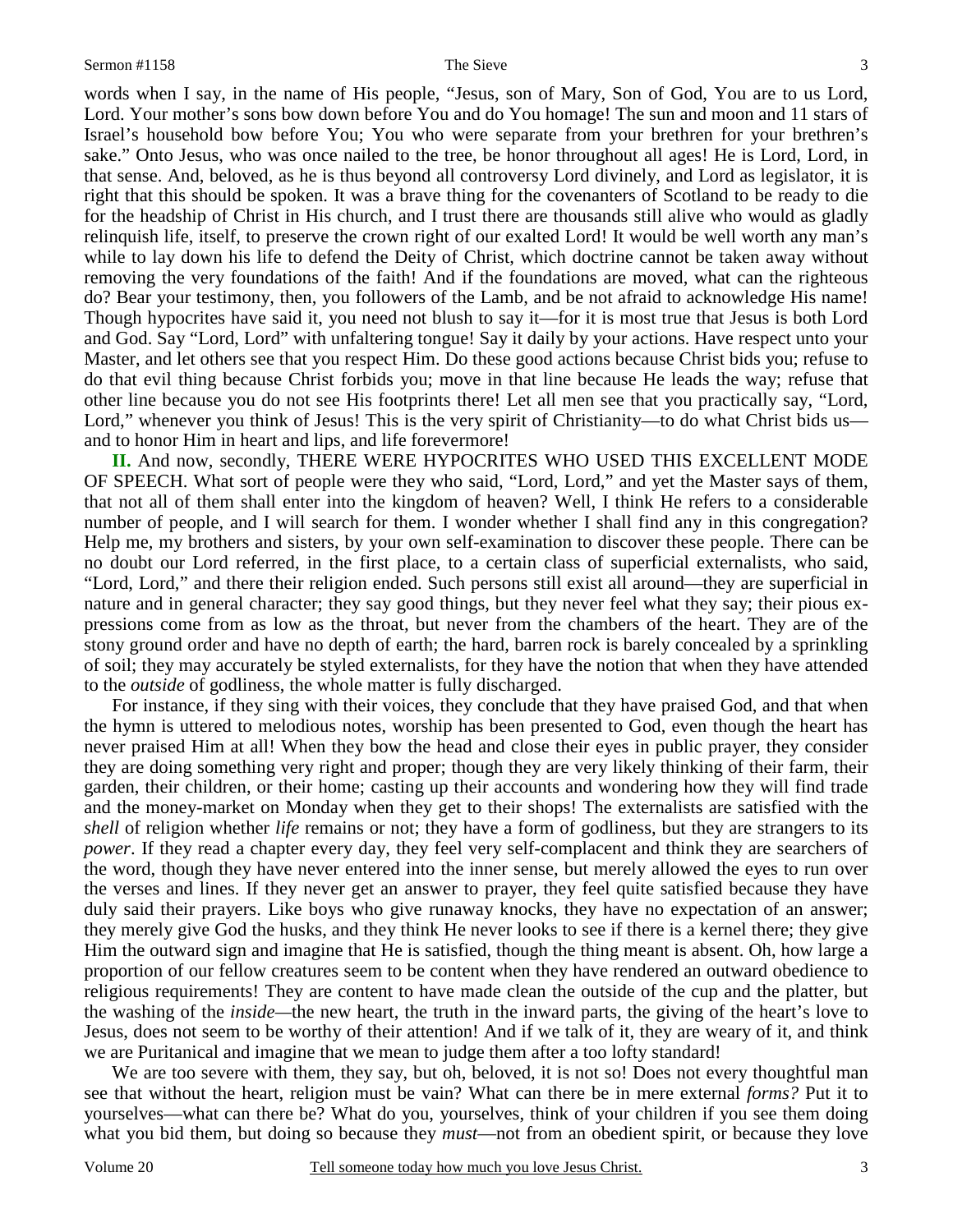you? What would you think of them if they had no trust in you, no confidence in their father's love, and in their mother's care, but just went about the house mechanically doing what you bade them and no more? You would feel you needed your children's love—you must have their hearts! And God, our Father, thinks the same of us! If we do not love Him, whatever we may do cannot be acceptable with Him. Perhaps you have attended regularly at church or meeting house almost since you were born, and it is possible that you have gone through all the rites and ceremonies of the community to which you belong. I am not about to condemn you for doing so if you are a churchman, or if you are a Methodist, or if you are a Presbyterian, any more than I will if you are a Baptist—only I will put the whole together and say—"God abhors the sacrifice where the *heart* is not found, and if you have brought Him nothing but these externals, the verdict of truth concerning your religion is just this—'Vanity of vanities, all is vanity!'" If you say "Lord, Lord," you must yield a hearty obedience to Jesus, and make your inner nature to be the temple of His Holy Spirit, or else your hypocrisy will condemn you at the last great day as one who dared to insult the God of truth with a false profession!

There are other persons who say, "Lord, Lord," and yet are not saved, who regard religion as a very excellent thing for quieting their conscience, but who do not look upon it as a practical influence which is to affect their lives and to influence their conduct. I have known persons who certainly would not be easy if they had not gone through their morning and evening prayers; and yet they were bad husbands and quarrelsome neighbors. They could falsify an account and put down an article twice to a customer without a very great disturbance of their self-satisfaction, and they would not like to have been away from the house of God on the Sabbath, or to have heard an unsound discourse! Either of these things would have touched their conscience, though it was callous on the point of unfair dealing! They could lie, could lie handsomely, but they would not swear, or sing a song; they draw the line somewhere, and compounded for a thousand sins of dishonesty by avoiding certain other vices—thus being left to cheat themselves as a righteous punishment for cheating others! Oh, the deceits and cheats which men play upon themselves! They are their own most easy dupes! A mere matter of religious form will outweigh the most important matters of virtue when the judgment is perverted by folly. We have heard of the Catholic in Spain who had a very serious sin to confess to his priest; he had been a brigand and had murdered hundreds, but the sin that lay upon his conscience was not murder! He had perpetrated a thousand robberies, but the sin that troubled him was not theft! Once upon a time, upon a Friday, a drop of blood spurted from a man he had killed, and it had fallen on his lips, so that he had tasted flesh on a Friday—*that* had troubled him! His conscience, which like Achilles, was invulnerable everywhere else, could yet be rounded at the heel! Though we might smile, the same eccentric fact might be declared concerning many beside the brigand; their eyes see motes and overlooks beams; their judgment strains out gnats and flies, and yet it swallows camels and elephants; they leap one hour and limp another; they are very nice on points of ritual, and equally lax as to common honesty. The thing really worth having love to God and love to man—they fling behind their backs, and fancy they shall be saved because they have complimented God by a hypocritical presence of worship, and have deceived men by sanctimonious pretensions, as though if I cheated a man every day I could make up for it by taking my hat off in the streets to him! They bow to the Almighty and rebel against Him; do they fancy He is to be fooled by them? Do they dream that He is gratified by their sound words and empty declarations? Whatever they may imagine, it is not so! Many say, "Lord, Lord," to quiet their conscience, but they can never enter the kingdom of heaven!

Now, of this class of hypocrites there are many. There is one I have met with—an old acquaintance of mine—he may be here now. He is a gentleman who is exceedingly orthodox. I would have you know that he assesses the imperial and infallible standard of orthodoxy. I believe there is a legal pound and a legal yard, kept somewhere in London, to which all measures must conform. This gentleman has got the legal standard of theology in his own possession; he knows exactly what a preacher ought to say upon a text, and it is one of his great delights to sit down and listen to a sermon and say, "A part of that was right, but it was not all so; it was yes and no. The preacher gave a pail of good milk, and then tipped it over at the close; he was not bound on such a point, and such a point." This gentleman can divide a hair between the west and north-west side with extreme accuracy, and he can never be wrong under any circumstances! He has infallibility; the truth was born when he was born, and will expire when he expires!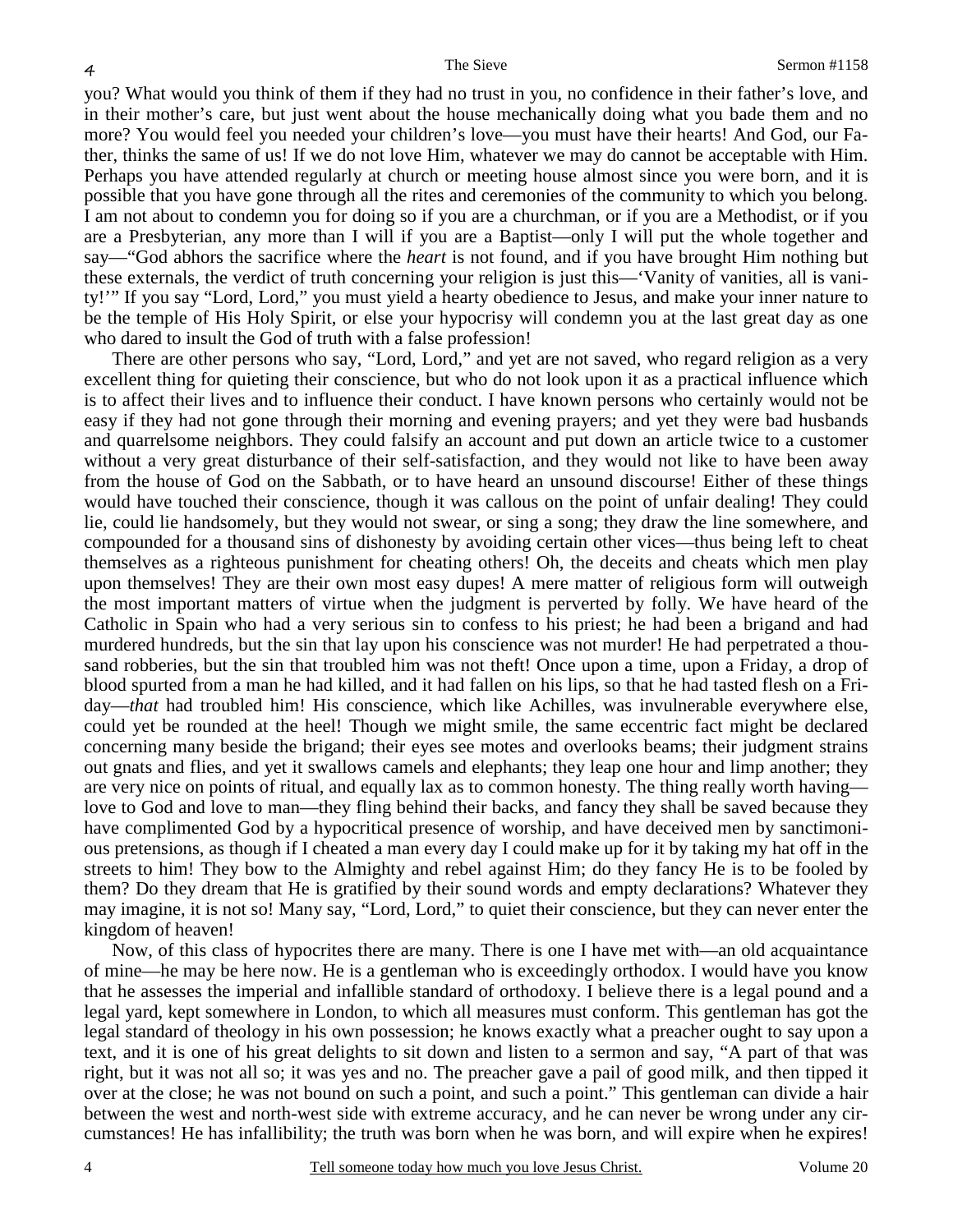He is a paragon of accuracy as to his beliefs—but unfortunately he is not quite so accurate in the daily conduct of his business. He may be sound in his creed, but he is cracked in his manners. His wife never told me so, but I think if she did speak out her mind, she would complain that she has the most crabbed, ill-tempered husband that ever a woman was plagued with! His children don't go to the place of worship where their father goes because he does not know whether they are elect; he does not trouble himself whether they are so or not, for if they are to be saved, they will be saved in God's own time, and it does not matter whether they go to a place of worship or not. Neither would they like to accompany their father, for they have come to the very natural conclusion that whatever religion their father believes in, they would like to believe the very opposite—for they would like to follow a religion which would make them different from what he is!

He is known in the place where he lives as being a man who will walk 10 miles to hear some favorite preacher, but would not stir a finger to reclaim the sinner, or instruct the ignorant. And he is known for another thing, that with the exception of his divinity, you cannot believe a word he says! Oh, may God deliver us from these men! There are such to be found in most of our villages; they set themselves up for judges in God's heritage, and yet they know not what it is to have their nature renewed—in fact, if you were to preach a sermon to them upon, "Without Holiness no man shall see the Lord," they would try to pump the meaning out of it, and put another sense upon it instead! They would say that practical godliness is *legality,* and that the children of God are not to be talked to in that fashion! They imagine that they may live as they like, and yet be the dear people of God! Beloved, may God save us from this spirit of Antinomianism, for of all the devils that have ever come up from hell, I believe this is one of the most brazen-faced and deceitful, and has done more damage among professors than almost any other! They say, "Lord, Lord," but they shall *not* enter into the kingdom!

We have also met with others who say, "Lord, Lord," but not in sincerity. They are very busy professors—always ready to do anything, and they are not happy unless they have something to do. I blame them not for being busy; I would to God that the *sincere* people were half as busy! But I detect in them this vice—they are fondest of doing that which will be most *seen!* They prefer to serve God in those places where the most honor will be gained; to speak in public is infinitely preferable to them to the visitation of a poor sick woman; to work or to give where the deed will be blazoned abroad is after their minds; to take the chair at a public meeting, and receive a vote of thanks is delightful to them. But to go into a back street and look after the poor or plod on in the Sunday school in some inferior class is not according to their taste! It may seem harsh, but it is nevertheless true that many are serving *themselves* under the pretence of serving Christ! They labor to advance the cause in order that they may be, themselves, advanced; and they push themselves forward in the church this way and that way for the glory of place and position—that everybody may say, "What a good man that is; and how much influence he has; and how well he serves his Master!"

Beloved, if you and I do *anything* nominally for God, and at the bottom we are doing it for the sake of praise, it is not for God! We are doing it for ourselves! I do not say there is anybody here of that sort, but I would like your conscience to ask you, as my conscience is asking me, "Do I really serve the Lord, or do I work in the church in order that I may be considered to be an industrious, praiseworthy minister, seeking the good of my fellow men?" I charge you before God shun the desire of human praise and never let it pollute your motives! May the Holy Spirit purify you from so base a motive! Only the praise of God; to have it said by *Him,* "Well done, good and faithful servant"—*that* you should seek! But honor from men avoid as you would a viper! Shake it off into the fire if ever you find the desire of it clinging to your soul, else it may be your unhappy lot to find at last, that saying, "Lord, Lord," will not secure you an entrance into the kingdom of heaven.

In all churches, I fear there is another class of hypocrites, who say "Lord, Lord," for the sake of what they can get by it. John Bunyan speaks of Mr. By-ends who had many motives for going on pilgrimage besides going to the Celestial City. He came from the town of Fairspeech, and there he had a large circle of interesting relatives: Mr. Smooth Tongue, Mr. Doublemind, and Mr. Facing-Bothways who made all his money as a waterman, by looking one way, and pulling the other. Many of his race still survive in all circles—gentlemen who hold with the hare, and run with the hounds—especially run with the hounds if the hare is likely to be caught! They believe that if gain is not godliness, godliness may be made helpful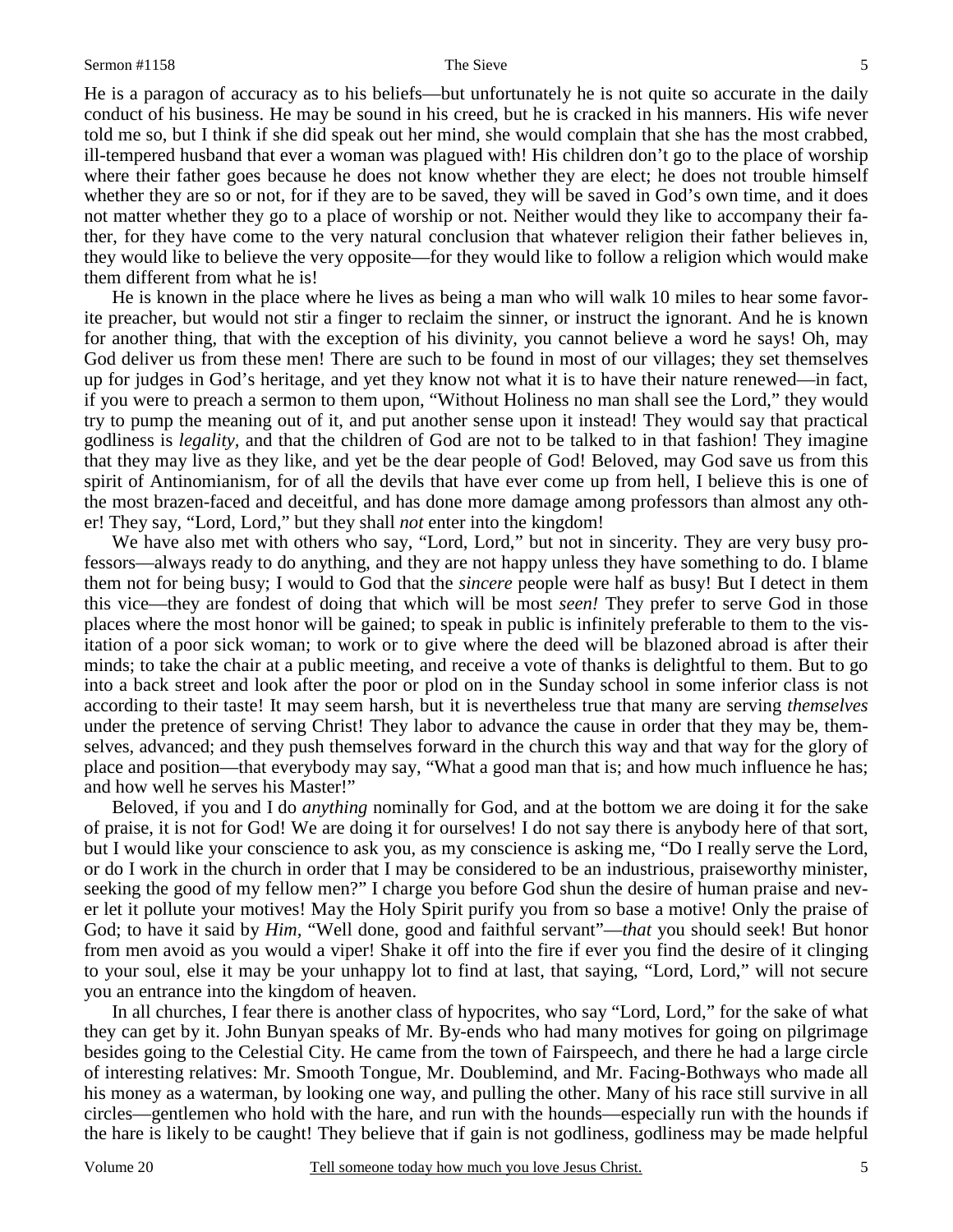to gain. These gentlemen flourish in all quarters of town and country. One of them set up in a village, and the first question he asked before he opened his shop was, "Which is the most respectable congregation in the neighborhood?" His object being to go there, so that he might not only get good, but dispose of his goods as well! We meet with persons in another rank in life, whose objective in attending a place is that they may get into a respectable circle, and have wealthy friends, and have their hand upon the door handle of society. Swimming with the stream is their delight, and they prefer that stream in which there are the most gold fish! Others who are poorer have a keen eye to the loaves and fishes, and those churches are best where the loaves are not made with barley, as they used to be, but with white flour, and are not mere penny loaves, but good substantial loaves.

They are pleased, also, if the fishes are larger than those we read of in the New Testament. One of these loathsome hypocrites came to Rowland Hill and was soon detected by that shrewd divine. "Well," he said, "and so you profess to have been converted?" "Yes," said the old lady, "I was converted under your blessed ministry." "And where have you attended since that time?" "Sir, I have always attended your blessed ministry." "And I hope you have been comforted and built up?" "Yes, I have, very much, under your blessed ministry." "I suppose you know some of the rich people who attend with us." "Yes, I have been kindly noticed by many who sit under your blessed ministry." Mr. Hill then said, "I suppose you have heard that we have some blessed almshouses?" "Yes," she said, she had, "and she hoped she might have the blessed privilege of dwelling in one of them." Alas, alas, the blessed almshouses and the other blessed charities, which, indeed, are blessed if given from pure motives, have often been perverted to most accursed ends, and, "Lord, Lord," has been said with importunity by some whose sole objective for saying it was that they might gain pence thereby! In whatever station of life you may be, I beseech you, scorn this meanness! Many members of Parliament are as mean as any man in this respect; he pretends to be zealous for religion in order to gain a seat in the House! Everywhere there is too much of making religion a stalking horse by which lower ends may be reached; if you wish to be rich and opulent, go and get a ladder from anywhere except from Calvary! Put not the cross to so mean a use! If you take the wounds and blood of Jesus, and the Savior's precious name, and only to get worldly gain by them, what can come upon you but an angry blast from Almighty God? How can He bear such hypocrisy? And yet many will say, "Lord, Lord," for this reason, and will never enter into the kingdom of heaven!

Well, the list is sorrowfully long, but I must mention one or two others. One is the Sunday Christian. I dare say he is here now; he is an excellent Christian on Sunday; as soon as the sun shines upon the earth on the first day of the week, all his religion is awake! But, alas, he is a very strange Christian on Monday and a remarkably bad Christian on Saturday nights! Many people keep their piety folded up and put away with their best clothes—they only give it an airing on the Sabbath! Their Bible is to be seen under their arm on Sunday—but on Monday, where is that Bible? Well, not at the man's right hand as a perpetual companion! Where are the precepts of Scripture? Are they in the shop? Are they in the house? Alas, the golden rule has been left in church to lie dusty in the pews until *next* Sunday! Religion is not needed by some people on a weekday—it might be inconvenient. Many there are who sing psalms of praise to God, but confine their praises to the congregation; as to praising Him in their heart at home, it never occurs to them. Their whole religion lies inside the meeting house walls, or comes up at certain times and seasons during the day, when the family is called in to prayer. May God spare us from intermittent religion! May He grant us grace to be always what we should wish to be if we were about to die! May religion never be to us a coat or a cloak to be taken off, but may it be intermingled with the warp and woof of our nature so that we do not so much talk religion as *breathe* and *live* it!

I desire to eat and drink, and sleep eternal life, as an old divine used to say. May that be ours! Good John Newton used to say of his Calvinism that he did not preach it in masses of dry doctrine like pieces of lump sugar, but that it was stirred up in all his preaching, like sugar dissolved in our tea. Oh, that some of those people who keep lumps of religion for Sundays would sweeten their lives and tempers with it till men could see that their ordinary everyday actions were full of the grace of God, and that they were actuated at all times by the love of the Most High! God save us from being Sunday Christians! I will not continue the list, as our time is almost gone. There are many more varieties of vain professors, even as of unclean beasts there are many kinds. May we not be among them!

6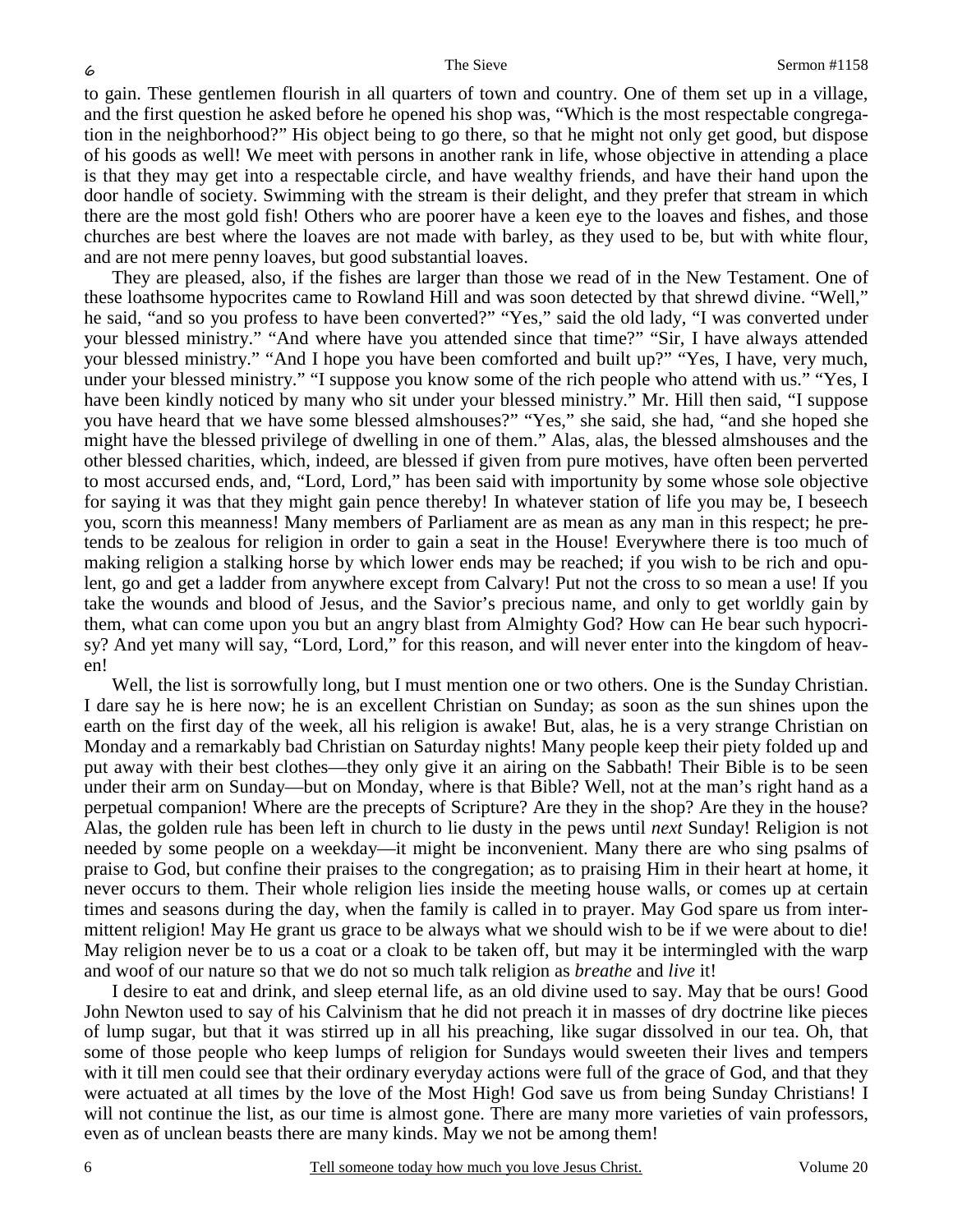**III.** WHERE DID THESE PEOPLE FAIL? That is the last point. The Savior said that they *did not* do what He said. "He that does the will of My Father which is in heaven," He says, "shall enter the kingdom of heaven." What is the will, then, of His Father in heaven? We are expressly told that this is the will of Him that sent Christ—that whoever sees the Son, and believes on Him should not perish. It is a part, then, of the will of God, which we must do if we would be saved, that we believe on Jesus Christ!

Dear hearer, have you believed in Jesus? It not, your sacraments, your church attendance, your chapel attendance, your prayers and hymns are all for nothing! If you do not trust in Jesus, you have not even the foundation stone of salvation! You are lost, and may God have mercy upon you! It is a part of God's will, moreover, that where there is faith, there should be *obedience* to God, conformity to the divine precepts. In fact, true faith in Jesus always brings this; there was never a man who believed in Jesus but what he sought to do the will of Jesus! Now it is a part of the will of Jesus that all those who are His should love one another. Hypocrites do not love one another; though they are always talking about the lack of love in the church. Listen to them! They are always denouncing other people—and this is no mark of love to the brethren; they have a keen eye for the imperfections of others, but they have no love to those they censure! We must love the brethren or we lack the most plain and most necessary evidence of salvation, "For we know that we have passed from death unto life, because we love the brethren." The true child of God, also, adds to his faith, love, and faith begets in him all the graces and virtues which adorn renewed manhood, and bring glory to God. Alas, I have known some high professors, not commonly truthful, who would talk about communion with Christ, and sweet enjoyments of divine love, and yet they seemed to miscalculate the multiplication table, and did not know how many pounds went to a hundredweight! How dwells the love of God in a man who is a *thief?* How can it be that he is a servant of a just and holy God, when he is unjust in his dealings toward his fellow men? It will not do, sir! You prate as long as you will, but you are no Christian unless the rule of integrity is the rule of your life! Yes, and there are some who are unchaste, and yet dare to talk about being Christians! My eyes might at this moment glance upon some who make this Tabernacle their place of pretended worship, and profess to hear the words we speak with pleasure, who are a disgrace to Christianity all the time! Let them get home to their knees and pray God to give them manliness enough, at least, to be damned honestly, and not to go down to hell wearing the name of Christian when Christians they are not! If I served Satan, and loved the pleasures of sin, I would do so out-and-out like a man! But to sneak into the church of God, and to live unchastely—I have no words sufficiently strong with which to denounce such detestable meanness!

 Alas, I must add that here are some professed Christians who are not sober. If a man is not temperate in meats and drinks, how dare he talk about the power of prayer? How dare he come to the prayer meeting and open his mouth? Do you suppose that Christ has any communion with Bacchus; that He will strike hands across the ale house bar, and call him a friend who staggers out of the door of the gin palace to go and listen to a sermon? "Is that ever done?" asks one. Done? Yes; let some here confess that they have done it this very day! How dare they say, "Lord, Lord," and yet drain the drunkards' bowl in secret? O sirs, I don't want to put any of these cases in such a way that you should be vexed and angry, and say, "He is too personal," but if you did say so, I would not apologize! I would tell you that so long as you are personal in your offense to Christ, I shall be personal in my rebukes! If you are personally insulting the Savior, you must expect the Savior's servant to be personal in upbraiding you! Once more, I fear there are, in these days, a large number of professors who never exercise real private prayer. The Savior says He will say to them, "I never knew you." Now He *would* have known them if they had been accustomed to conversing with Him in private prayer! Had they communed with Him in earnest supplications, the Lord Jesus could not have said, "I never knew you," for they would each one have replied, "Not know *me,* Lord? I have wept before You in secret when no other eyes saw me but Yours; I brought You habitually my daily cares, and cast my burden upon You; do You not know *me?* I have spoken to You face to face, as a man speaks with his friend! I know *You*, O my Lord, by joyous experience of Your goodness, and therefore I am sure You know me! Your answers to my prayers and your gifts of divine grace have been so constant that I am sure You know me! Who is there on earth You know if You do not know me?" Happy is the man who can speak thus! But alas, many are quite unable to make such a reply. I fear there are some professors now before me who do not pray; you were baptized, and